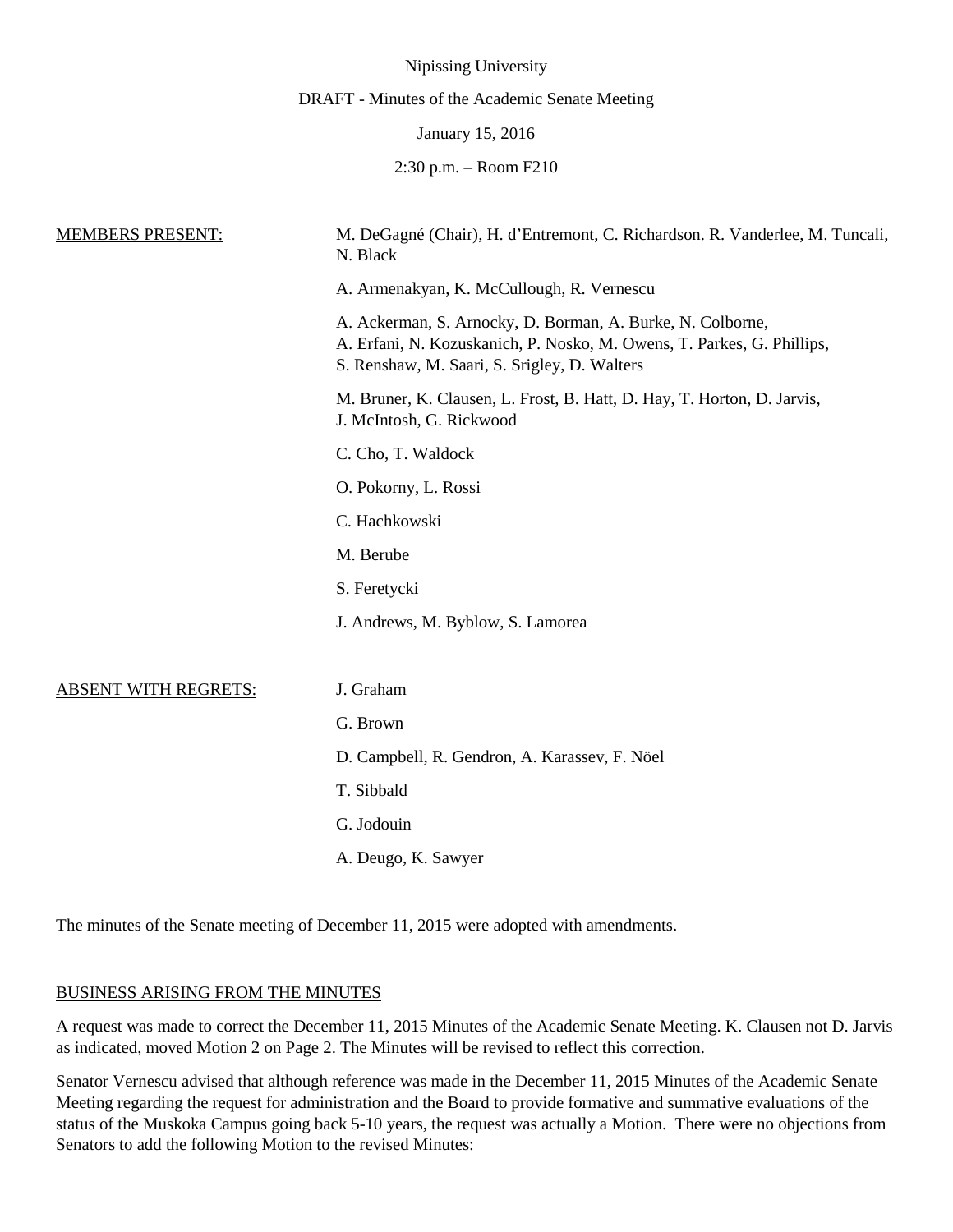MOTION: 1 Moved by R. Vernescu, seconded by S. Renshaw that the Nipissing University administration and Board of Governors provide to Senate any/all formative and summative evaluations that have been completed in the past 5-10 years and used in the decision to close the Muskoka Campus. CARRIED

In response to an inquiry deferred from the December 11, 2015 Senate meeting, the Provost advised that the average for legal fees (including industrial relations) over the past four years, excluding this year, has been approximately \$240K per year. This year we are at \$243K so far, with an expectation that we will not be incurring significant additional expenses for the rest of the fiscal year. However, this will not be known definitively until the end of the fiscal year. These expenditures are incurred for a variety of reasons, including but not limited to land purchases; contract negotiations for the hiring of senior administrators; vetting contract language for institutional contracts with third parties; responding to lawsuits; providing advice to the Board related to the Act and By-Laws; union grievances, and negotiation of Collective Agreements.

In response to questions from the last Senate meeting with respect to a request that the outgoing Dr. Elizabeth Thorn Chair in Literacy and Language Arts give a report on the activities during her occupancy, the Provost advised that no report had been submitted and the Associate Vice-President Academic & Dr. Elizabeth Thorn Chair is no longer employed by the University. The Provost also gave an update regarding the endowment principal. The original gift was approximately \$1M. The market value in April 2015 was \$1.8 M. There were no specific requirements from the donor other than that the monies support the Chair. We will be naming someone else to replace the Chair. It is not a legal problem to have the position vacant. Programs such as NU Reads, and the Literacy Day Camps are also funded by the endowment. Scholarship funds and the Elizabeth Thorn Centre are separate donations that preceded the Chair endowment.

# REPORTS of STANDING COMMITTEES and FACULTY or UNIVERSITY COUNCILS

# **GRADUATE STUDIES COUNCIL**

- MOTION 2: Moved by M. Tuncali, seconded by M. Saari that the report of the Graduate Studies Council dated October 26, 2015 be received. CARRIED
- MOTION 3: Moved by M. Tuncali, seconded by D. Hay that Senate approve the MSc Kinesiology courses as outlined in the attached document. CARRIED

# **RESEARCH COUNCIL**

- MOTION 4: Moved by H. d'Entremont, seconded by M. Owens that Senate approve the Research Council report dated October 30, 2015. CARRIED
- MOTION 5: Moved by H. d'Entremont, seconded by D. Hay that Senate approve the creation of the Integrative Watershed Research Centre (WRC), as attached. CARRIED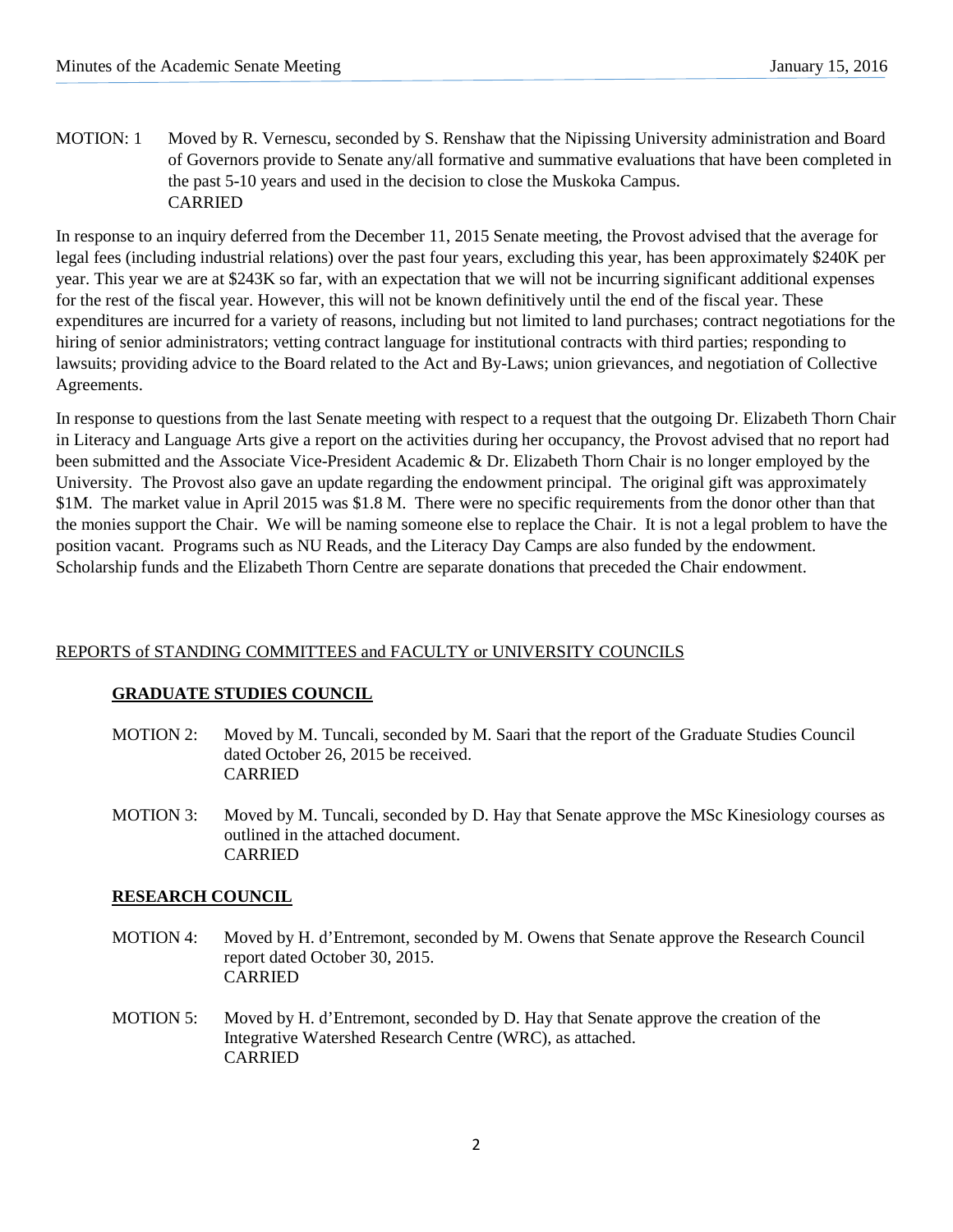# **PLANNING AND PRIORITIES COMMITTEE**

- MOTION 6: Moved by H. d'Entremont, seconded by D. Walters that the Report of the Planning and Priorities Committee dated October 16, 2015, be received. CARRIED
- MOTION 7: Moved by H. d'Entremont, seconded by M. Tuncali that Senate grant approval of the Stage 1: Program Proposal for a Bachelor of Arts, Child and Family Studies program proposal, as attached. CARRIED

#### AMENDMENT of BY-LAWS

- MOTION 8: Moved by H. d'Entremont, seconded by M. Tuncali that Article 9.5.2 of the Senate Bylaws be amended as outlined below:
	- **Notice of Motion Regarding Dissolution of Article 9.5.2 (Technology and Infrastructure Subcommittee) and the Creation of Article 9.6 (Technology and Infrastructure Committee)**

The By-laws and Elections Subcommittee passed a motion to dissolve the Technology and Infrastructure Subcommittee and create it as a full Senate Committee. The terms of reference will remain the same. The new committee will incorporate the changes, if passed, to include the revisions to "members elected by faculty council."

Current article reads:

9.5.2.1 Technology & Infrastructure Subcommittee (T&I)

- (a) Ex Officio Members:
	- (i) the Executive Director, Library Services, or designate; and
	- (ii) the Vice-President, Administration (non-voting).
- (b) Members Elected by Faculty Council:
	- (i) one (1) faculty Senator or non-Senator from each Faculty, one of whom shall be elected by the Committee to serve as Chair, and one of whom shall be elected by the Committee to serve as Vice-Chair;
	- (ii) one (1) faculty Senator who is a full-time lab, seminar or service course instructor; and
	- (iii) two (2) student representatives from any Faculty.
- (c) Terms of Reference:
	- (i) to engage in on-going review, needs assessment and policy development in all matters related to academic technology and infrastructure (where infrastructure includes both academic physical resources and human resources in academic support areas), and to make recommendations to the Teaching & Learning Committee as necessary and appropriate, for conveyance to Senate;
	- (ii) to provide advice and priority-setting assistance to the VPFA regarding:
		- 1) support for teaching, learning and scholarly research through the application of computing, information and multi-media technologies;
		- 2) the need for, and design of, new or renovated teaching, learning and research space;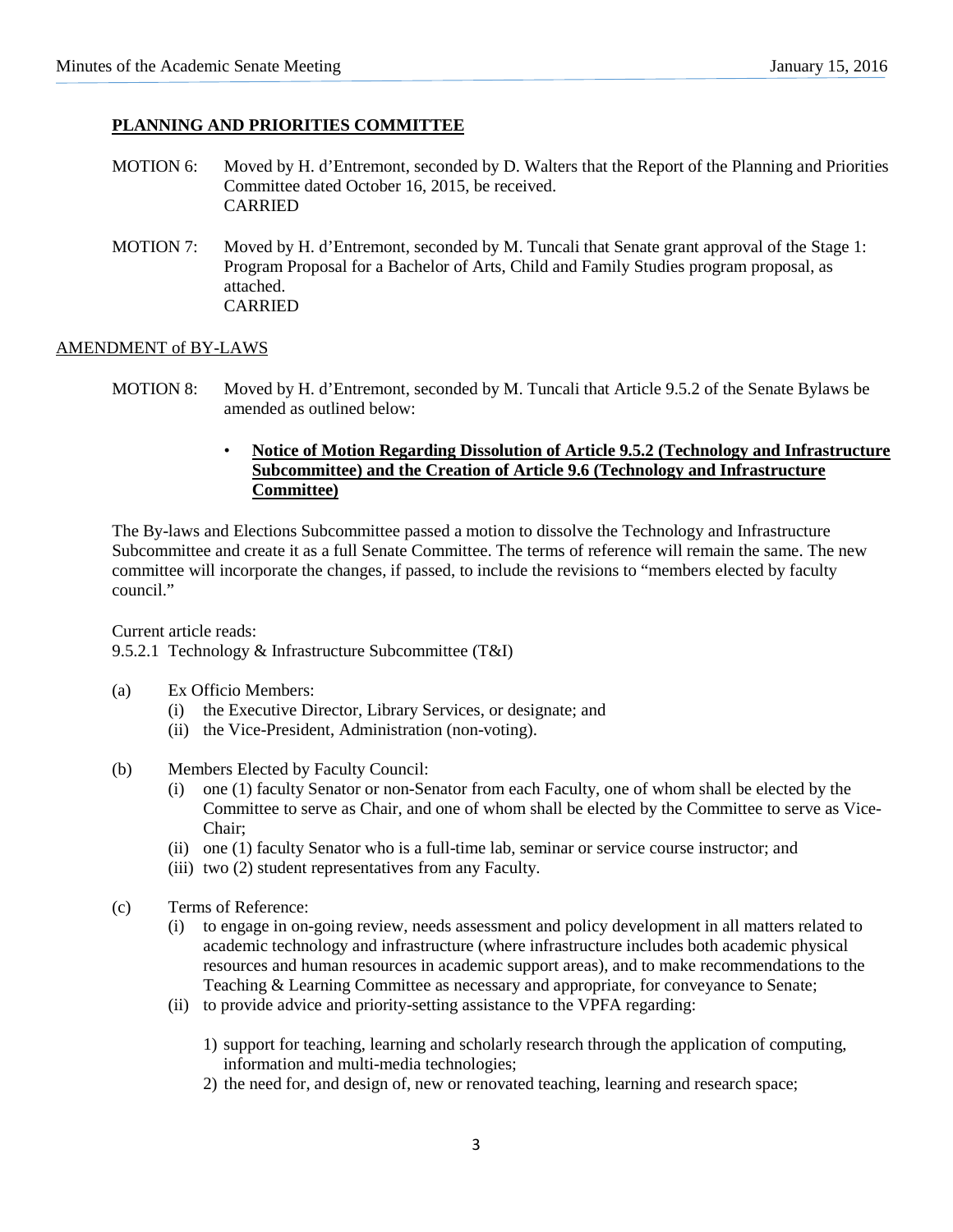- 3) staffing needs in academic support areas such as technology services, research assistance, lab supervision and secretarial or clerical support; and
- 4) the allocation of the annual budgets in technology and academic infrastructure areas;
- (iii) to invite and assess applications for the annual Information Technology in Teaching and Learning Fund, and make recommendations to the PVPAR on the awarding of these funds;
- (iv) when other supplementary funds become available for the acquisition of additional technology resources, to oversee the process whereby these funds are announced and awarded on a competition basis; and
- (v) to deal with such other matters as may be assigned from time to time by the Teaching & Learning Committee or by Senate.

Revised article reads:

- 9.6 Technology & Infrastructure Committee (T&I)
- (a) Ex Officio Members:
	- (i) the Executive Director, Library Services, or designate; and
	- (ii) the Vice-President, Administration (non-voting).
- (b) Members Elected by Faculty Council:
	- (i) one (1) faculty Senator or non-Senator from each Faculty, one of whom shall be elected by the Committee to serve as Chair, and one of whom shall be elected by the Committee to serve as Vice-Chair;
	- (ii) one (1) faculty Senator who is a full-time lab, seminar or service course instructor; and
	- (iii) two (2) student representatives from any Faculty.
- (c) Terms of Reference:
	- (i) to engage in on-going review, needs assessment and policy development in all matters related to academic technology and infrastructure (where infrastructure includes both academic physical resources and human resources in academic support areas), and to make recommendations to the Teaching & Learning Committee as necessary and appropriate, for conveyance to Senate;
	- (ii) to provide advice and priority-setting assistance to the VPFA regarding:
		- 1) support for teaching, learning and scholarly research through the application of computing, information and multi-media technologies;
		- 2) the need for, and design of, new or renovated teaching, learning and research space;
		- 3) staffing needs in academic support areas such as technology services, research assistance, lab supervision and secretarial or clerical support; and
		- 4) the allocation of the annual budgets in technology and academic infrastructure areas;
	- (iii) to invite and assess applications for the annual Information Technology in Teaching and Learning Fund, and make recommendations to the PVPAR on the awarding of these funds;
	- (iv) when other supplementary funds become available for the acquisition of additional technology resources, to oversee the process whereby these funds are announced and awarded on a competition basis; and
	- (v) to deal with such other matters as may be assigned from time to time by the Teaching  $\&$  Learning Committee or by Senate. CARRIED 1 OBJECTION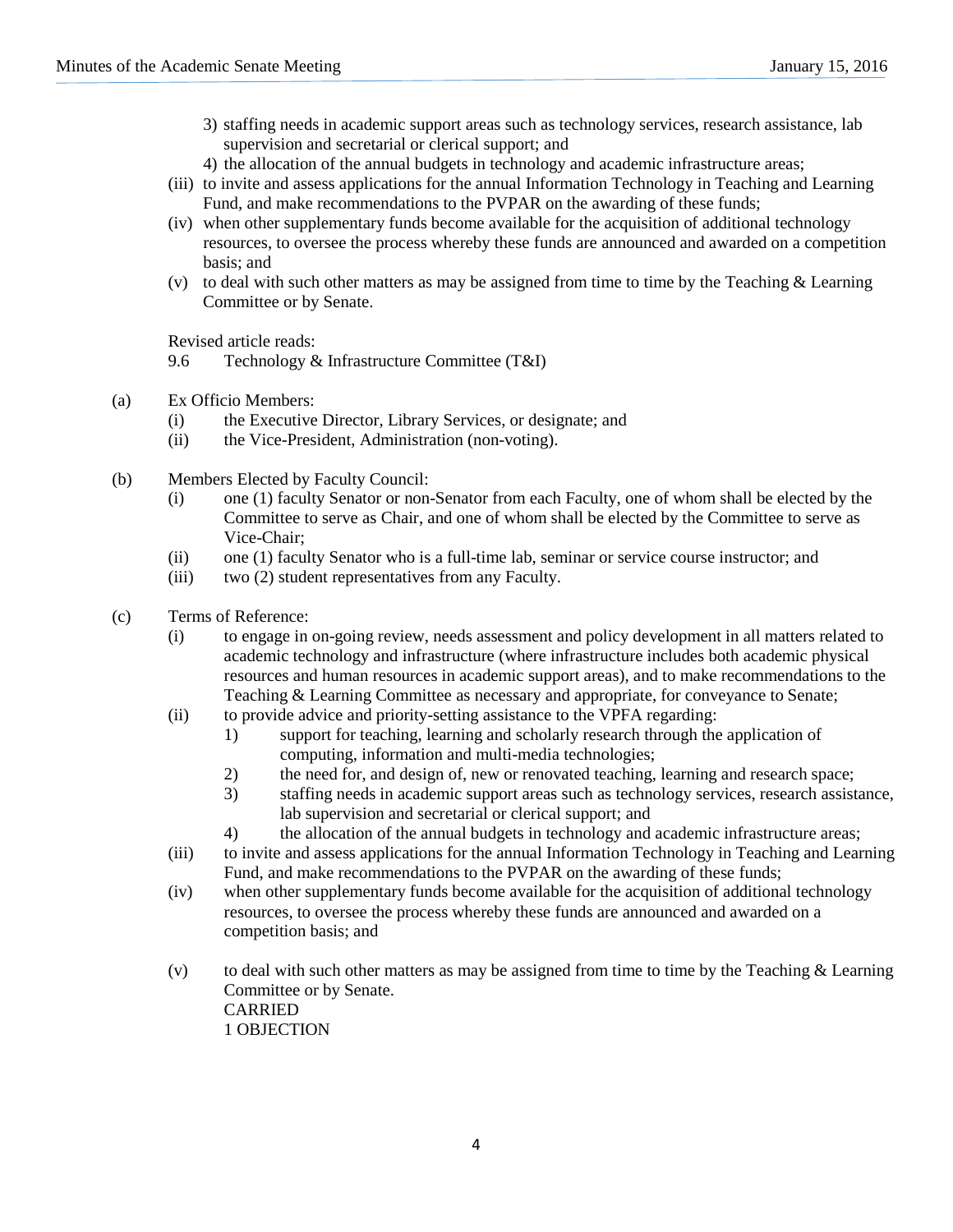# **ELECTIONS**

• Elect two faculty Senators to serve on the Pension and Benefits Advisory Committee for a two year term commencing July 1, 2015.

The Provost advised that a change to the committee's terms of reference may be required. Committee members do not have to be Senators. NUFA will look for two more members.

• Elect one Senator from outside the discipline, possibly outside the Faculty of Arts and Science, to serve on the Search Committee for a tenure-track position in Native Studies.

The Dean of Arts & Science advised that this election was initially left off the October Senate agenda and that it is a formality. An election is not required. The position has been advertised and applications have been received. As well, the CA has now changed. The Provost advised that this is an on-going committee and process. The Speaker suggested that the CA which was in place at the time be followed.

- MOTION 9: Moved by M. Saari, seconded by B. Hatt that Senate accept the current Search Committee for the tenure-track position in Native Studies. CARRIED
- Elect two Senators to serve on the Chancellor's Selection Committee.

Senator Hatt advised that he had been a member of the Chancellor's Selection Committee prior to going on sabbatical and requested confirmation that he was still a member of the Selection Committee. The President confirmed that Senator Hatt was still a member. The process has been on-going and has been brought forward to Senate three times. The position of Chancellor has been vacant for 18 months.

- MOTION 10: Moved by A. Burke, seconded by S. Srigley that Senate delay the election of two Senators to serve on the Chancellor's Selection Committee.
- MOTION 11: Moved by A. Burke, seconded by S. Srigley that Senate withdraw the motion to delay the election of two Senators to serve on the Chancellor's Selection Committee.

# **ACCLAIMED - Dean Hay ACCLAIMED - Susan Srigley**

• Elect two faculty to serve on the Special Governance Commission.

**ELECTED - Kurt Clausen ELECTED - David Tabachnick**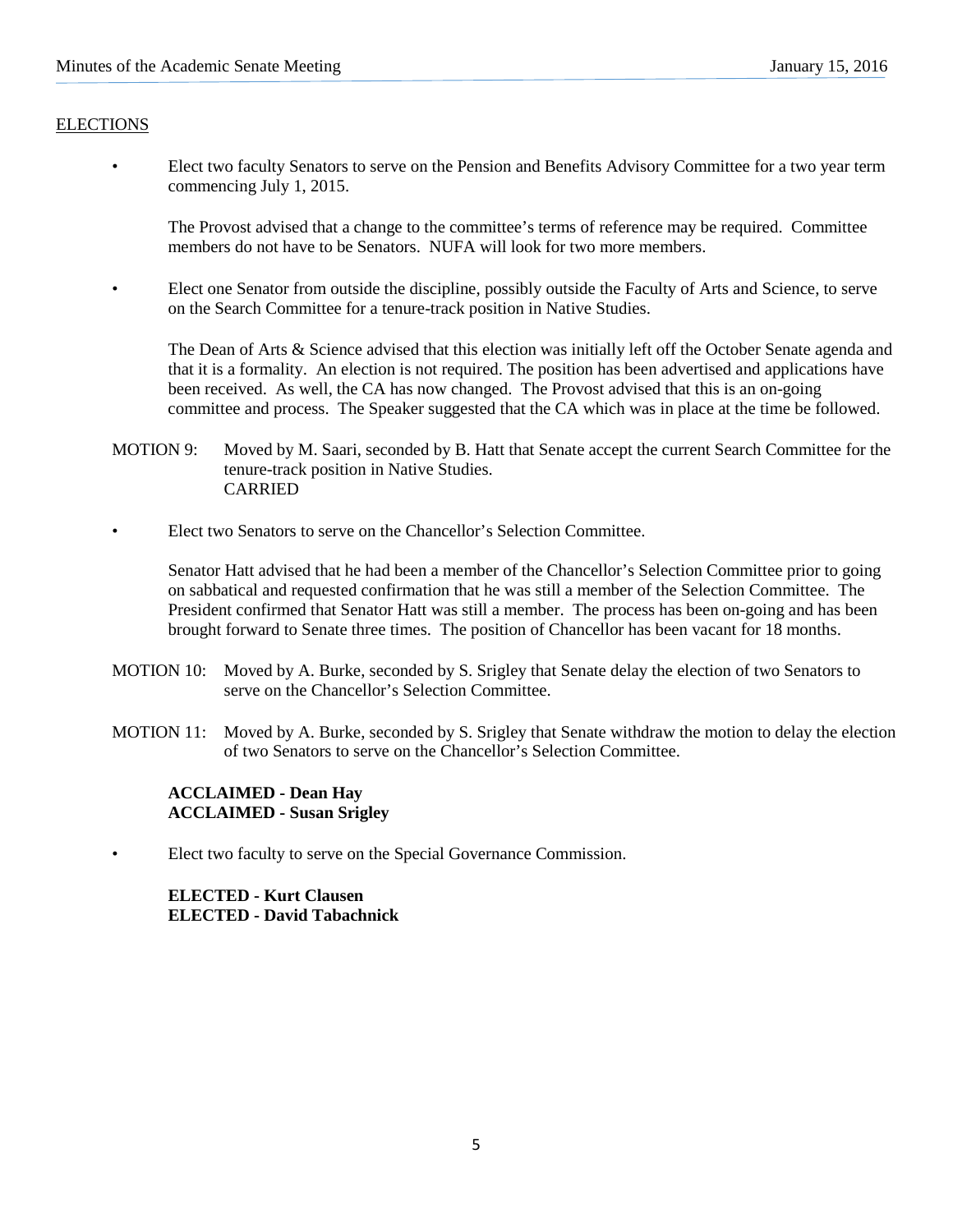## QUESTION PERIOD

In light of the exclusion of faculty members on the Board of Governors in meetings during the recent labour disruption, a request was made to table the following motion at the next Board of Governor meeting via a motion from Senate.

MOTION 12: Moved by G. Phillips, seconded by S. Srigley that Senate recommend that the Board of Governors resolve to include all Board Members, regardless of any anticipated conflict of interest or perception of bias, on every Board of Governors' communication, especially including the announcement of meetings (electronic or face-to-face), the circulation of agendas and the circulation of minutes.

RATIONALE: it was argued that though this understanding and obligation is clear from the Nipissing University Act and from best practice in transparent decision-making in the governance of public institutions, the Board has evidently failed to follow its own rules in this regard. Senate would like to see the Board's commitment to this rule affirmed in a public way through the tabling and hopefully passing of this motion.

The Provost advised that from a procedural point of view, substantive motions should not be passed in Question Period. The Speaker responded that a long precedent has been set that motions have been allowed in Question Period. Unless there is a vote to not allow, then the process of passing motions in Question Period will be continued.

Senator Phillips advised that the motion was not a substantive motion, but was more of a symbolic affirmation, and was within Senate's purview. The President responded that the issue of exclusion of duly appointed members to the Board emerged from a misunderstanding of what constitutes a conflict of interest. Faculty members that sit on the Board should have declared a conflict and when they did not, it forced the Board's hand.

Senator Saari advised that it is difficult to declare a conflict when you are not invited to attend a meeting. The President responded that a forum does not have to be convened to declare a conflict.

Senator Renshaw advised that currently there is nothing in the Board's policy as to who will and won't be notified to attend meetings.

#### CARRIED 3 OBJECTIONS

A question was asked if and when Town Hall meetings would be held to discuss the Price Waterhouse report. The President advised that meetings will be held and faculty will be advised of the date and time.

In follow up to the last meeting a Senator advised that specific questions were asked regarding the cost of outside legal counsel fees during the negotiations. The Provost advised that this information will not be divulged and that it was not appropriate for Senate to ask for this information. The range for the year has been given. As to the role of Chief Negotiator, there is not a set procedure as it varies from each institution.

A discussion was held regarding Senate procedures. Questions should be directed to the Speaker, not other Senators. As well, if motions could be forwarded in advance to the Senate Secretary to be included in the Senate agenda, the process would be more transparent and allow Senators to become familiar with issues and topics before they are on the floor.

Concerns regarding the sustainability of the BScN program and the upcoming accreditation. The Provost advised that planning is ongoing and these concerns will be taken into consideration moving forward.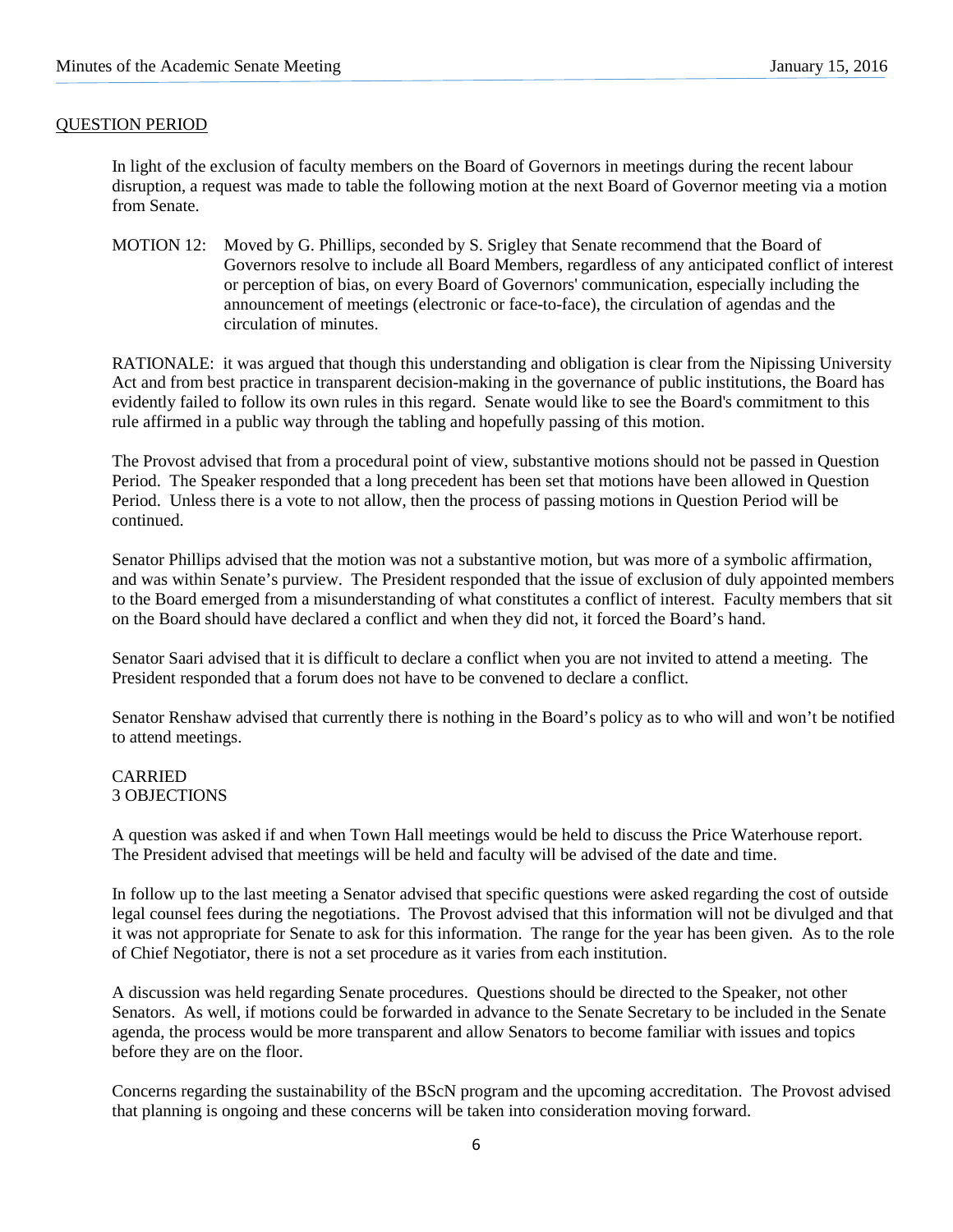Further questions were raised regarding the Elizabeth Thorn Endowed Chair. A motion was passed requesting a report and none was given. The Provost advised that the proper place for a request for a report would be from the Schulich School of Education. He advised that it is not Senate's jurisdiction to choose a Chair. The normal process would be to strike a committee to decide on the parameters and advertise for the position.

In follow up to a discussion regarding the issue of suspension of admissions to programs from the last Senate meeting, the Motion that PPC address this issue was discussed. The Provost advised that PPC has not met since the last Senate meeting and that this item will be added to the agenda for the next meeting.

- MOTION 13: Moved by S. Renshaw, seconded by D. Walters that Senate affirm that suspension of admission to a program is the equivalent of closing a program and all such future decisions should be approved by Senate. CARRIED 1 OBJECTION
- MOTION 14 : Moved by D. Walters, seconded by L. Frost that Senate rescind Stage 1 approval of the Data Management program as the program does not meet the definition of a new program. DEFEATED

In response to a request to provide formative and summative evaluations of the status of the Muskoka Campus going back 5-10 years, the Provost advised that 18 documents had been sent to Senators that morning by e-mail. A Senator advised that a comprehensive undertaking or summative evaluation had still not been provided showing the information that the Board and the administration took into consideration when making the decision to close the Campus. The Provost advised that the information that was sent out was the information provided to the Board. Comprehensive reports were included showing that programs such as Social Work and Nursing had been attempted to be developed. The decision that the Board and Administration made was made on financial grounds.

The President advised that it cannot be argued by anyone that the Muskoka Campus wasn't given the opportunity to succeed. In terms of the decision to close the Campus, the discussions had been ongoing for some time. He advised that the same questions were answered at the last Senate meeting. Adequate information was presented to the Board and a decision was made. The current Senate meeting must proceed in order to cover the business of the University.

Senator Berube advised that she has been a Board member for four years and the Muskoka Campus has been an ongoing discussion at the Board. The decision to close the Campus was not based on one meeting. The financial situation was taken into consideration.

# REPORTS of STANDING COMMITTEES and FACULTY or UNIVERSITY COUNCILS

# **SENATE EXECUTIVE COMMITTEE**

MOTION 15: Moved by H. d'Entremont, seconded by K. McCullough that the Report of the Senate Executive Committee dated January 7, 2016 be received. CARRIED

# **UNDERGRADUATE STUDIES COMMITTEE**

• **October 21, 2015 Report**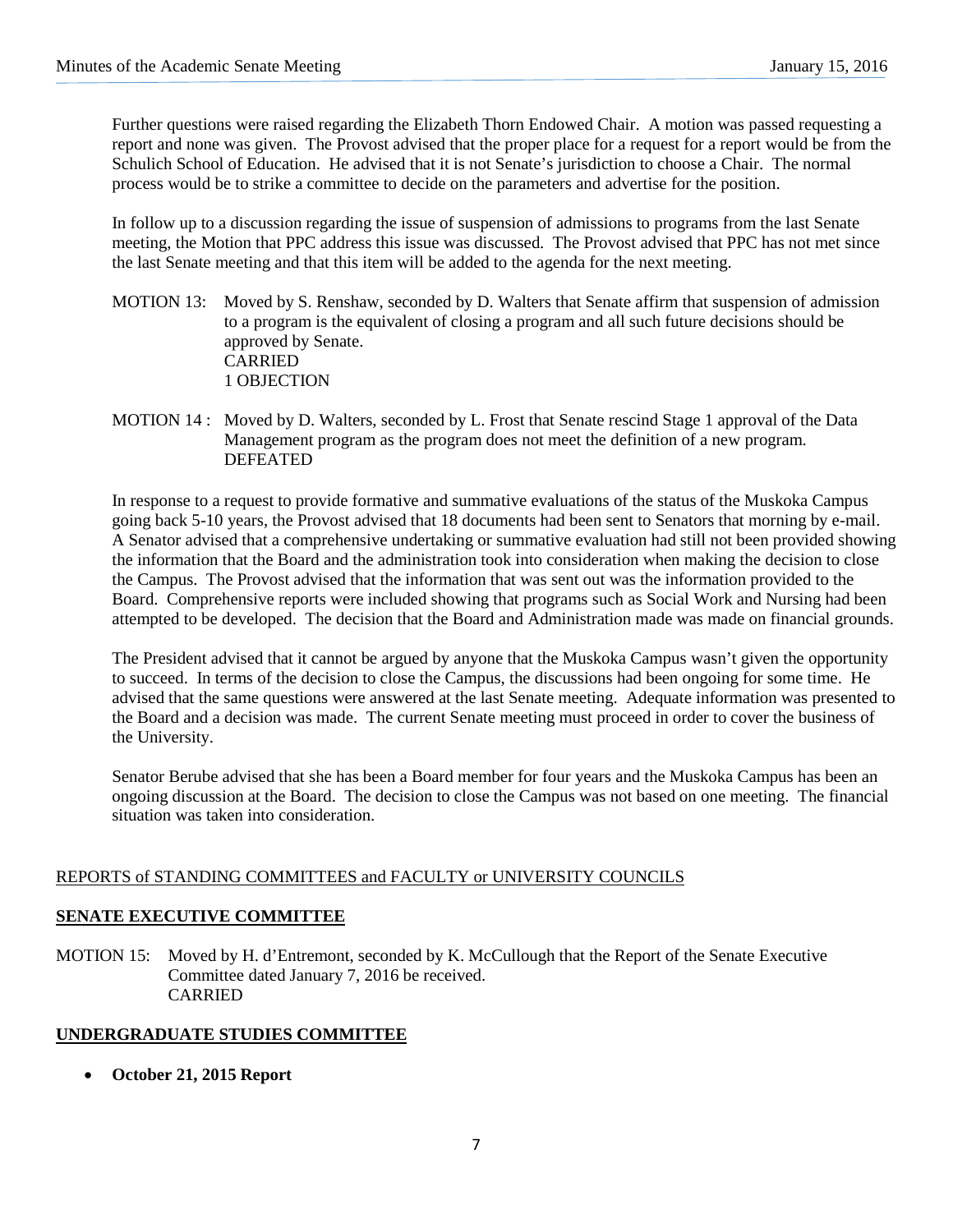MOTION 16: Moved by M. Tuncali, seconded by T. Parkes that the report of the Undergraduate Studies Committee dated October 21, 2015 be received. CARRIED

## **Schulich School of Education**

- MOTION 17: Moved by M. Tuncali, seconded by J. McIntosh that Senate approve MOTIONS 18-22 as outlined in the Undergraduate Studies Report: MOTION 18: That Senate approve the deletion of the PHED 2306 Research Methods and Statistics course and its resultant removal from the Bachelor of Physical and Health Education program requirements.
- MOTION 19: That Senate approve the addition of PHED 2406 Research Methods in Physical Activity.
- MOTION 20: That Senate approve the addition of PHED 2406 Research Methods in Physical Activity as a program requirement.
- MOTION 21: That Senate approve the addition of PHED 3306 Statistics in Physical Activity.
- MOTION 22: That Senate approve the addition of PHED 3306 Statistics in Physical Activity as a program requirement. CARRIED

# **POLICIES & GUIDELINES**

#### **Non-Substantive Changes:**

That the language in the Exam Policy sections concerning General Principles and Scheduling of Final Examinations be modified to provide clarity, as indicated in the supporting documentation.

MOTION 23: Moved by M. Tuncali, seconded by M. Owens that Senate approve the modification of the Aboriginal Advantage Program admission requirements policy. CARRIED

MOTION 24: Moved by M. Tuncali, seconded by M. Owens that Senate adopt:

- Ancillary Fees: Guidelines pertaining to learning resources and fieldtrips
- Guidelines for Instructors on textbooks, clickers, field trips and the use of online resources

TABLED - A request was made for further discussion and that this Motion be included in the next Senate agenda.

CARRIED

#### • **December 3, 2015 Report**

MOTION 25: Moved by M. Tuncali, seconded by M. Saari that Senate receive the Report of the Undergraduate Studies Committee, dated December 3, 2015. CARRIED

#### **Faculty of Arts and Science**

#### Computer Science and Mathematics

#### **Non-Substantive:**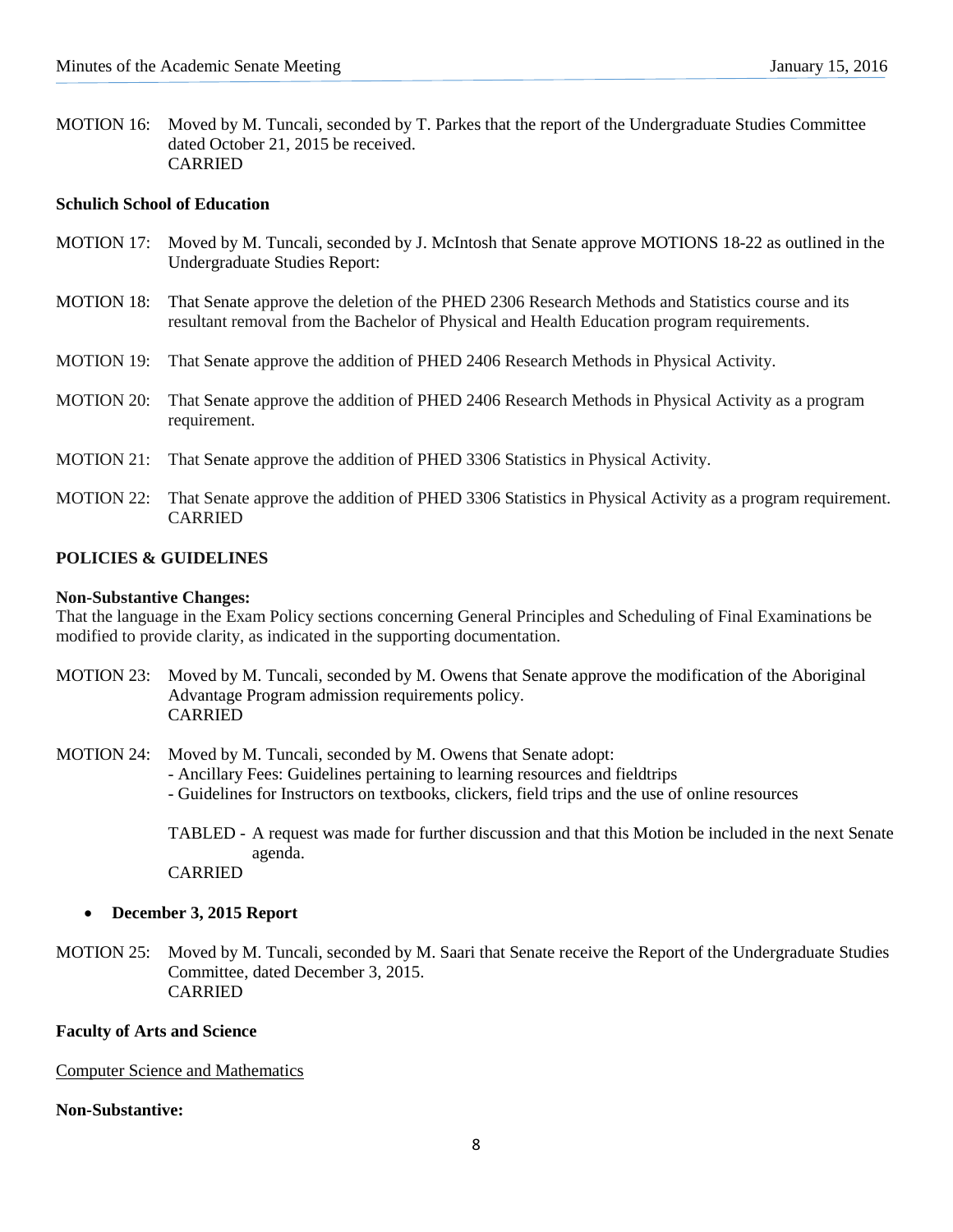The course description be changed for PHYS 2007 as follows:

*Students study concepts and physical laws in geometric optics, physical optics, and interaction of light with matter, and provides an introduction to topics in modern physics including the theory of special relativity, fundamentals of quantum physics, atomic physics and nuclear physics.*

MOTION 26: Moved by M. Tuncali, seconded by H. d'Entremont that Senate withdraw the Motion to change the course number of the course PHYS 4006 Computational Physics back to PHYS 3007. CARRIED

#### **Schulich School of Education**

Physical Education

#### **Non-Substantive:**

The course title for PHED 4227 be changed from "Nutrition" to "Nutrition and Physical Activity".

MOTION 27: Moved by M. Tuncali, seconded by L. Frost that Senate approve that PHED 4227 – Nutrition and Physical Activity no longer be cross coded with BIOL 4227 – Nutrition. CARRIED

## **Admission Policies**

#### Concurrent Grade 12 Applicants

MOTION 28: Moved by M. Tuncali, seconded by A. Ackerman that Senate approve the Concurrent Grade 12 admission policy. CARRIED

## Admission to a Degree Program from the Aboriginal Advantage Program

- MOTION 29: Moved by M. Tuncali, seconded by A. Ackerman that Senate approve the Admission to a Degree Program from the Aboriginal Advantage Program admission requirements policy. CARRIED
- **Other**
- MOTION 30: Moved by M. Tuncali, seconded by A. Ackerman that Senate grant a one-time extension for curriculum submissions for inclusion in the 2016/17 Academic Calendar, due to current circumstances. Submissions must be approved by the February  $12<sup>th</sup>$  Senate Meeting. CARRIED

# **PLANNING AND PRIORITIES COMMITTEE**

- Motion 31: Moved by H. d'Entremont, seconded by K. McCullough that Senate receive the Report of the Planning and Priorities Committee dated December 11, 2015. CARRIED
- Motion 32: Moved by H. d'Entremont, seconded by S. Renshaw that Senate grant approval of the Stage 1: Joint Degree/Diploma Bachelor of Arts in Social Welfare and Social Development (SWLF) Nipissing University and Canadore College.